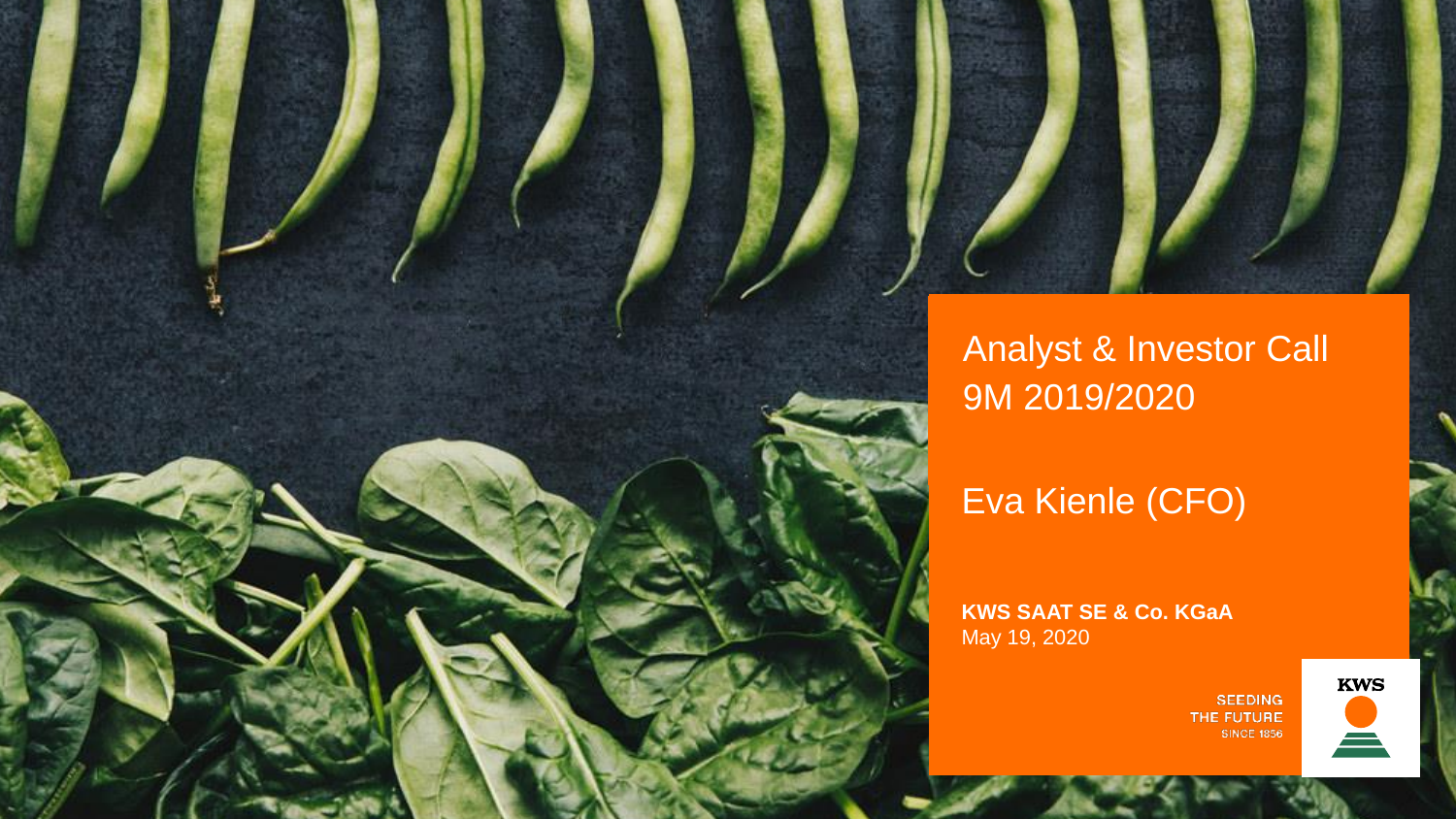

This document contains certain forward-looking statements relating to the business, financial performance and results of KWS SAAT SE & Co. KGaA and/or its subsidiaries and/or the industry in which KWS SAAT SE & Co. KGaA and its subsidiaries operate. These forward-looking statements are based on KWS' current plans, estimates, projections and expectations. These statements are based on certain assumptions that, although reasonable at this time, may prove to be erroneous. Prospective investors should not place undue reliance on these forward-looking statements. If certain risks and uncertainties materialize, or if certain underlying assumptions prove incorrect, events described in this document as anticipated, believed, estimated or expected may not occur, and KWS SAAT SE & Co. KGaA may not be able to achieve its financial targets and strategic objectives. This presentation should not be viewed as definitive legal, tax, or other advice regarding investment. All interested investors should seek independent third party legal, tax, and other advice.

KWS SAAT SE & Co. KGaA does not intend, and does not assume any obligations, to update industry information or forwardlooking statements set forth in this document. KWS SAAT SE & Co. KGaA assumes no responsibility or liability in regard to the completeness of the contents and the accuracy of opinions, estimates, prognoses, calculations, or other information contained in this presentation. This presentation may contain confidential information. Neither the presentation nor any of its contents may be reproduced or otherwise made available to third parties.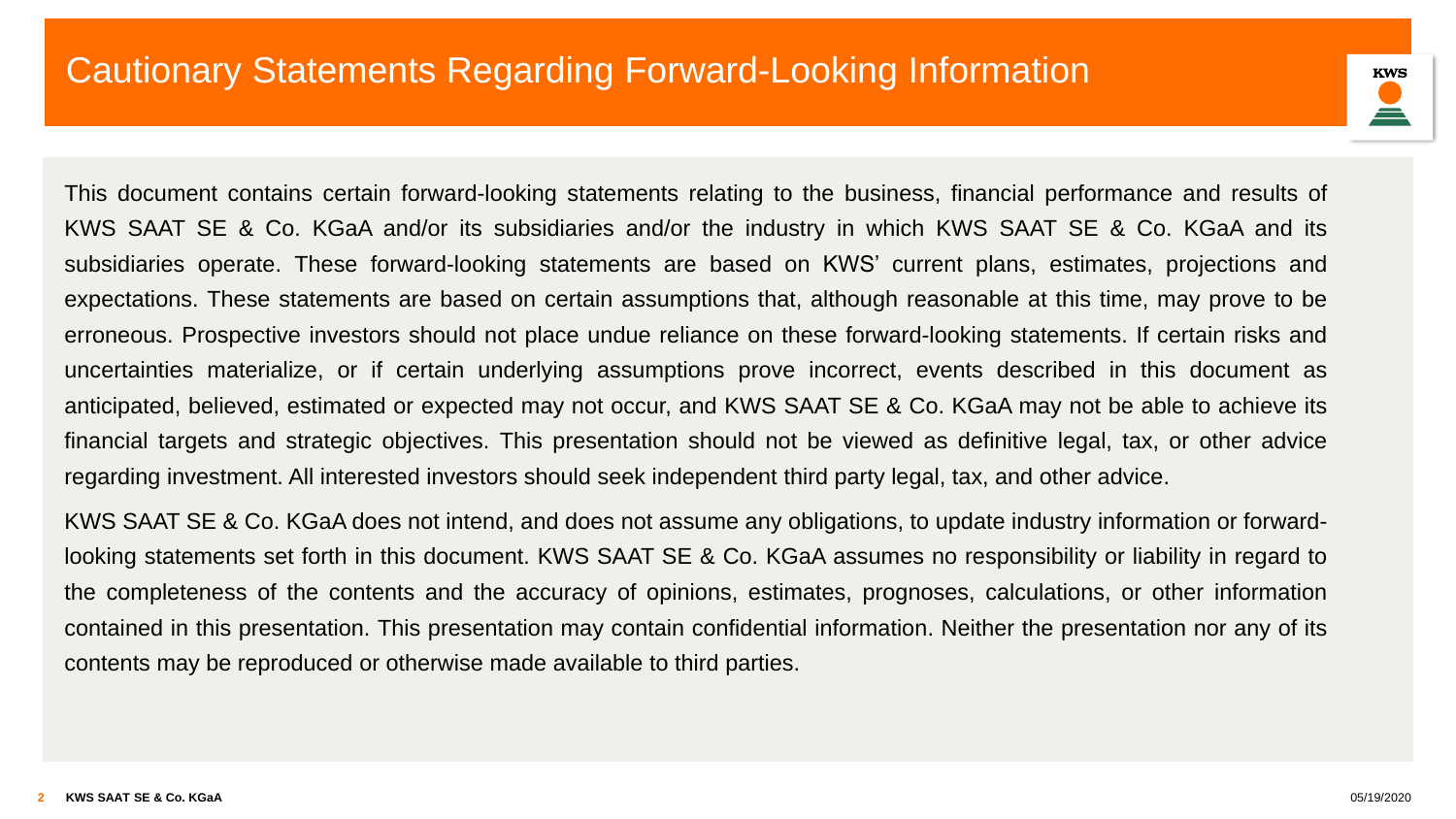

## **Employee Health & Safety**

## **Business Continuity**



## **Customer Support**

## **System Relevance**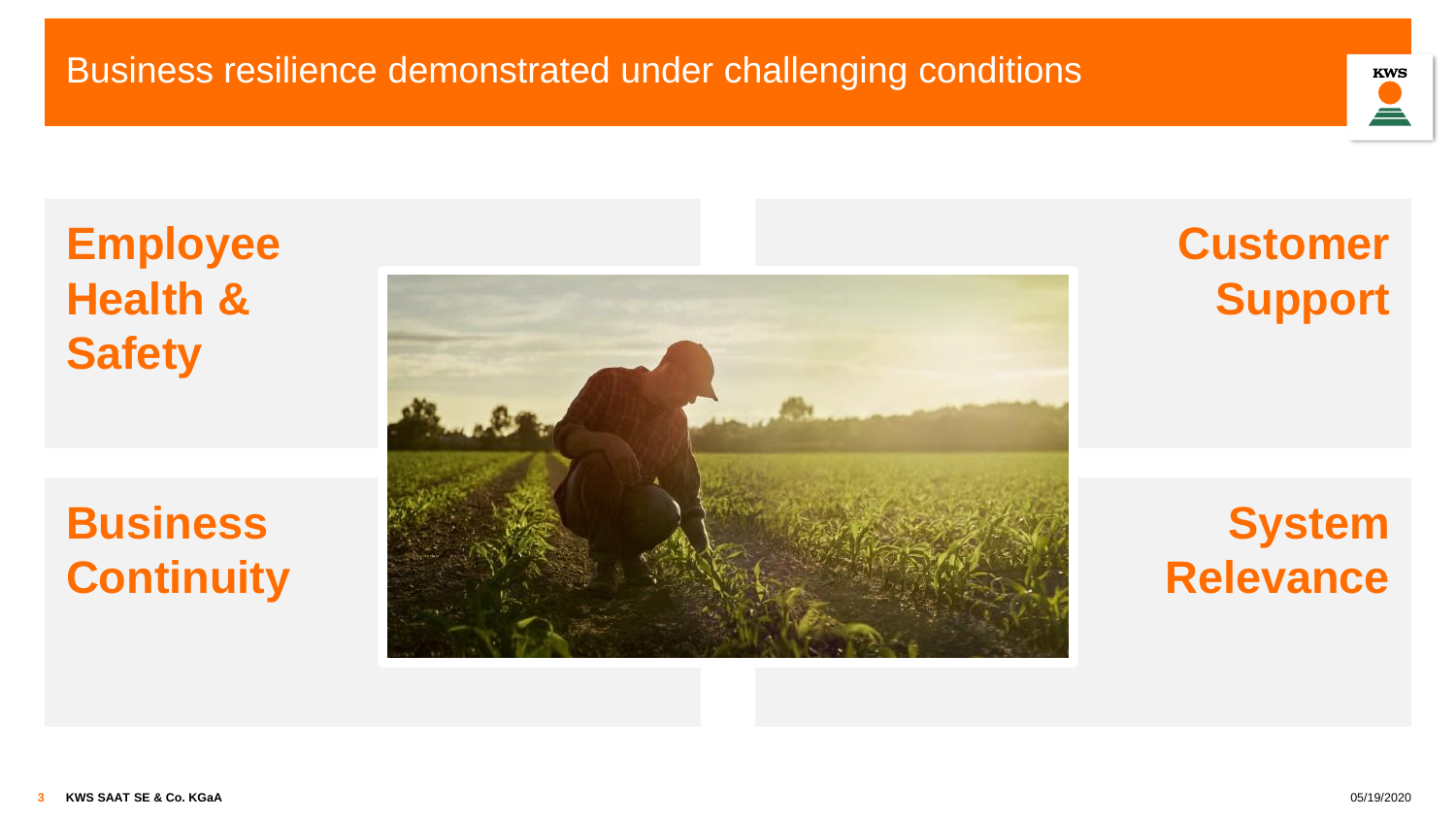

# **€ 1,013m**

**Net sales**

7 18% (10% organic growth) 7 18%

**€ 184m**

**EBIT**

 $77\%$   $78\%$ 

**€ 247m EBITDA € 4.18 EPS**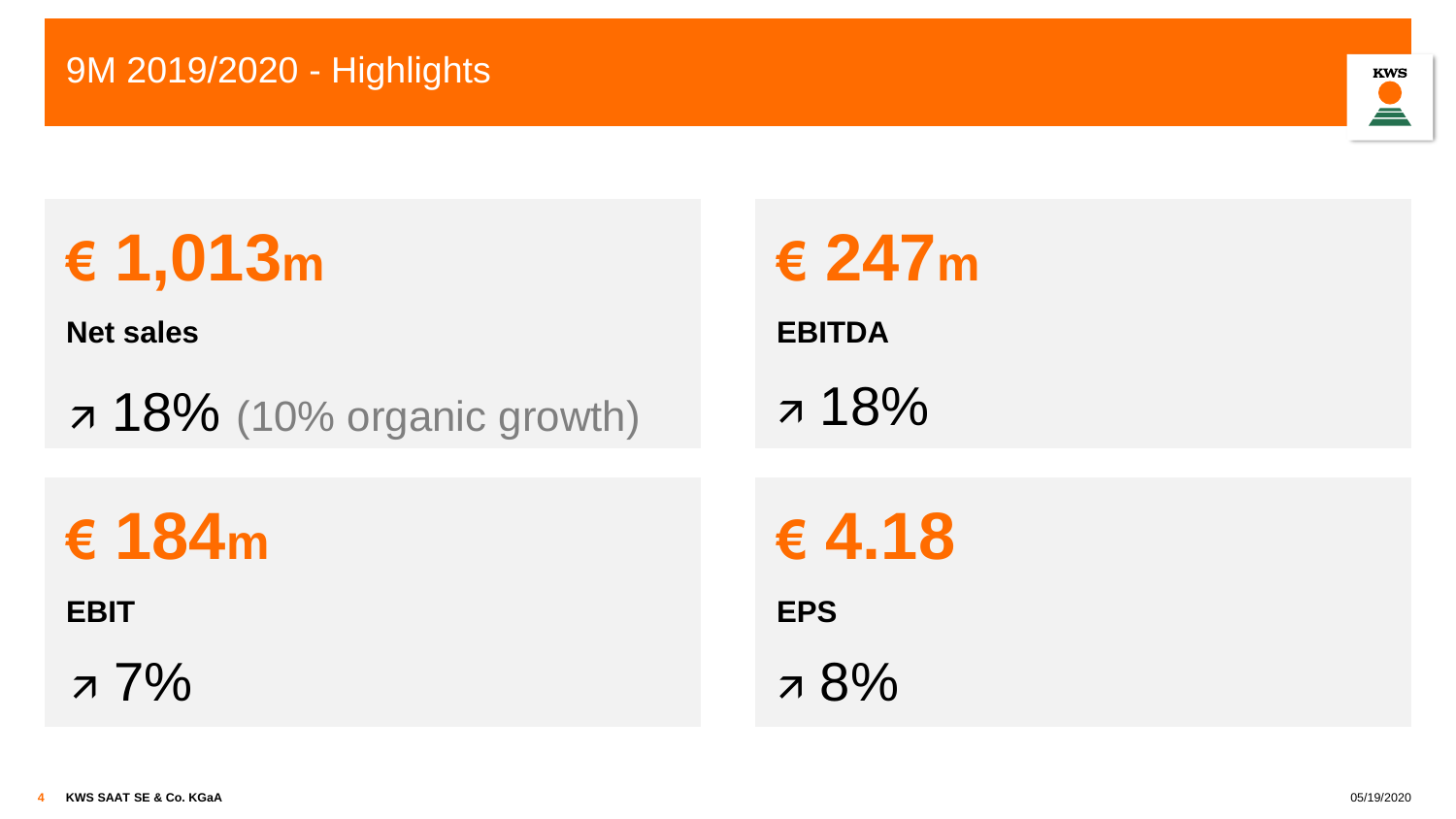### Segment development - Corn





#### **Q1-Q3 2019/2020**

- Sales growth driven by European markets, Turkey and Argentina
- Strong volume increase in Brazil due to higher acreage and market share gains offset by weakening BRL
- U.S. Joint Venture sales (AgReliant) benefits from higher acreage and prices in corn; soybean sales decline
- Corn sales in China on last year's level despite temporary COVID-19 shutdown
- Segment EBIT increased by 8% to  $\epsilon$  80m (74m)

**Outlook FY 2019/2020** *(unchanged comp. to Q2)*

■ Sales & EBIT margin slightly above previous year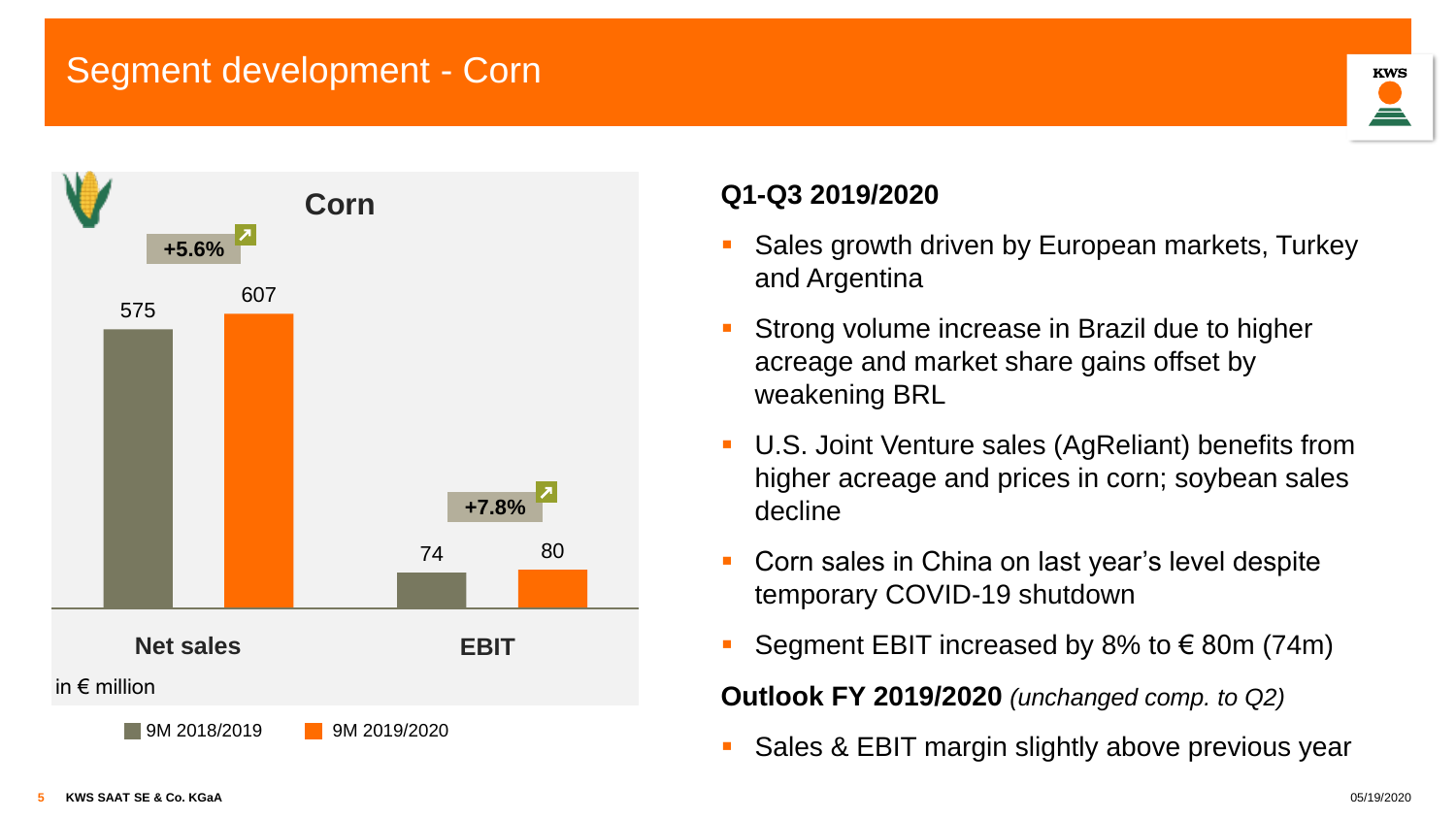#### Segment development - Sugarbeet



# **KWS**

#### **Q1-Q3 2019/2020**

- Segment sales increased by 11%, mainly due to earlier season start compared to previous year
- Successful market introduction of CONVISO<sup>®</sup> SMART technology – now available in 24 countries
- Acreage decline in EU-27 and Eastern Europe
- Segment EBIT increased to  $\epsilon$  157m (144m)

**Outlook FY 2019/2020** *(changed comp. to Q2)*

- Sales now expected slightly up on previous year
- **EBIT margin tangibly lower due to positive one-time** effect in previous year (*unchanged)*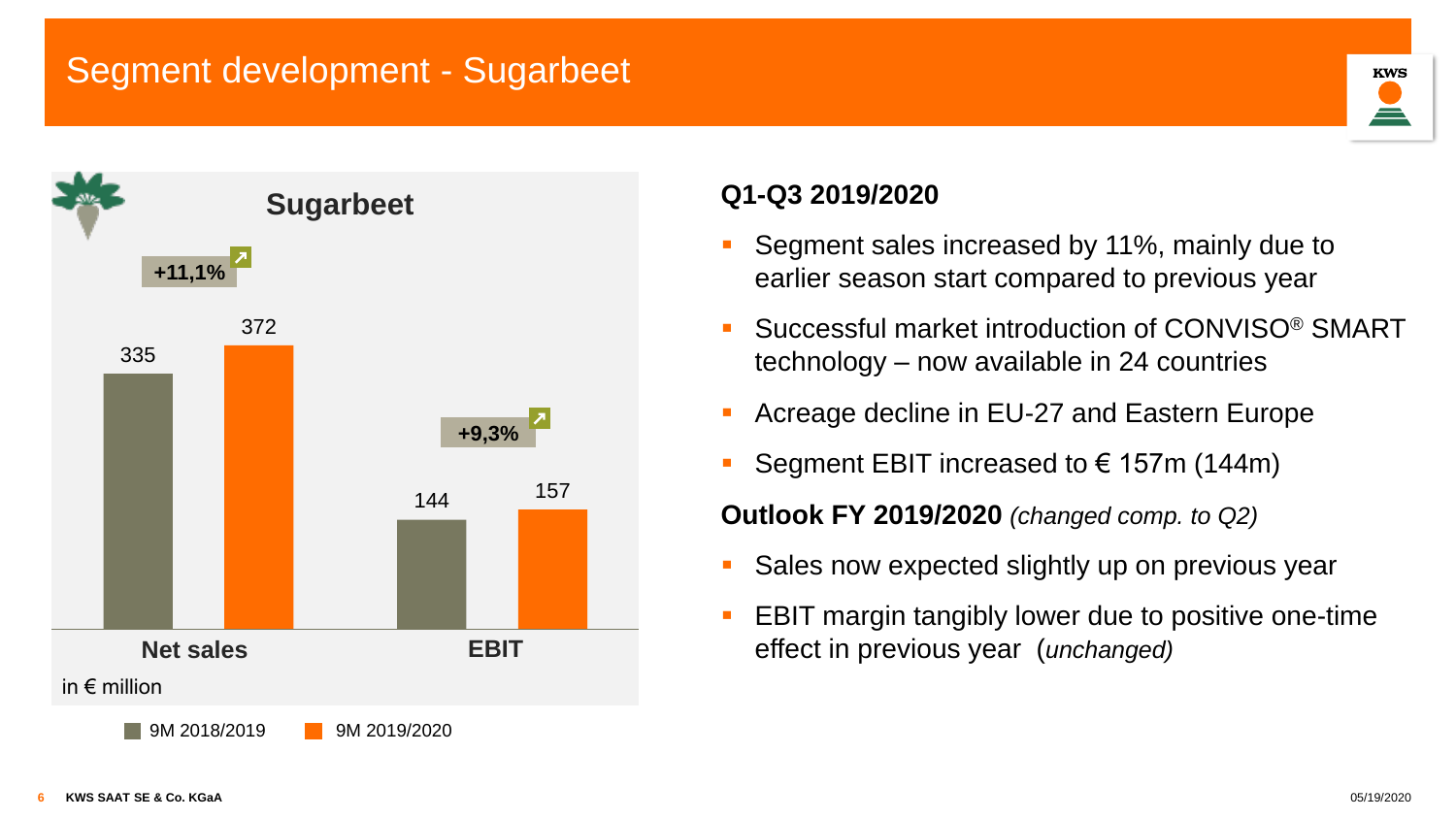#### Segment development - Cereals





#### **Q1-Q3 2019/2020**

- Cereals sales show strong increase of 13.5% to € 177m (156m)
- Segment performance mainly driven by growth of 25% in hybrid rye
- Sales for wheat, barley and oilseed rape slightly below previous year
- Segment EBIT up to  $\in$  47m (43m)

**Outlook FY 2019/2020** *(changed compared to Q2):*

- **BED Sales significantly above previous year**
- EBIT margin on previous year's level (13.5%)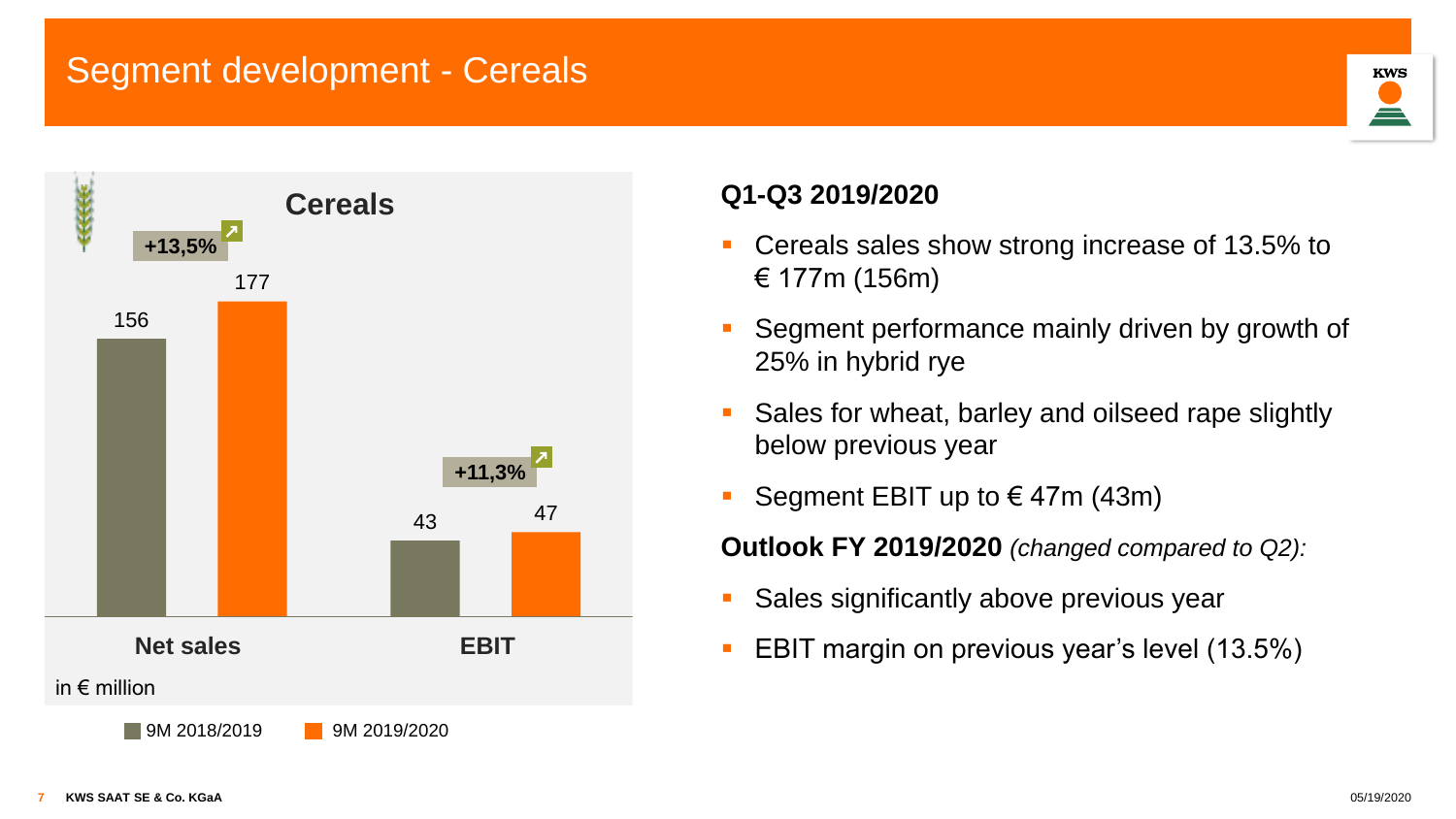### Segment development - Vegetables



#### **Q1-Q3 2019/2020**

- Newly formed Vegetables segment contributed net sales of  $\epsilon$  65m – mainly driven by spinach and bean seeds in the United States and Europe
- High profitability (excl. PPA effects) maintained with EBIT at € 23m
- **PPA effects include non-cash items of:** 
	- $\in$  –8.6m from sale of inventories (at fair value)
	- $\epsilon$  –16.4m amortization of intangible assets

**Outlook FY 2019/2020** *(unchanged compared to Q2):*

- Sales of € 80-90m
- EBIT margin at 30-35% (excl. PPA effects)

**KWS**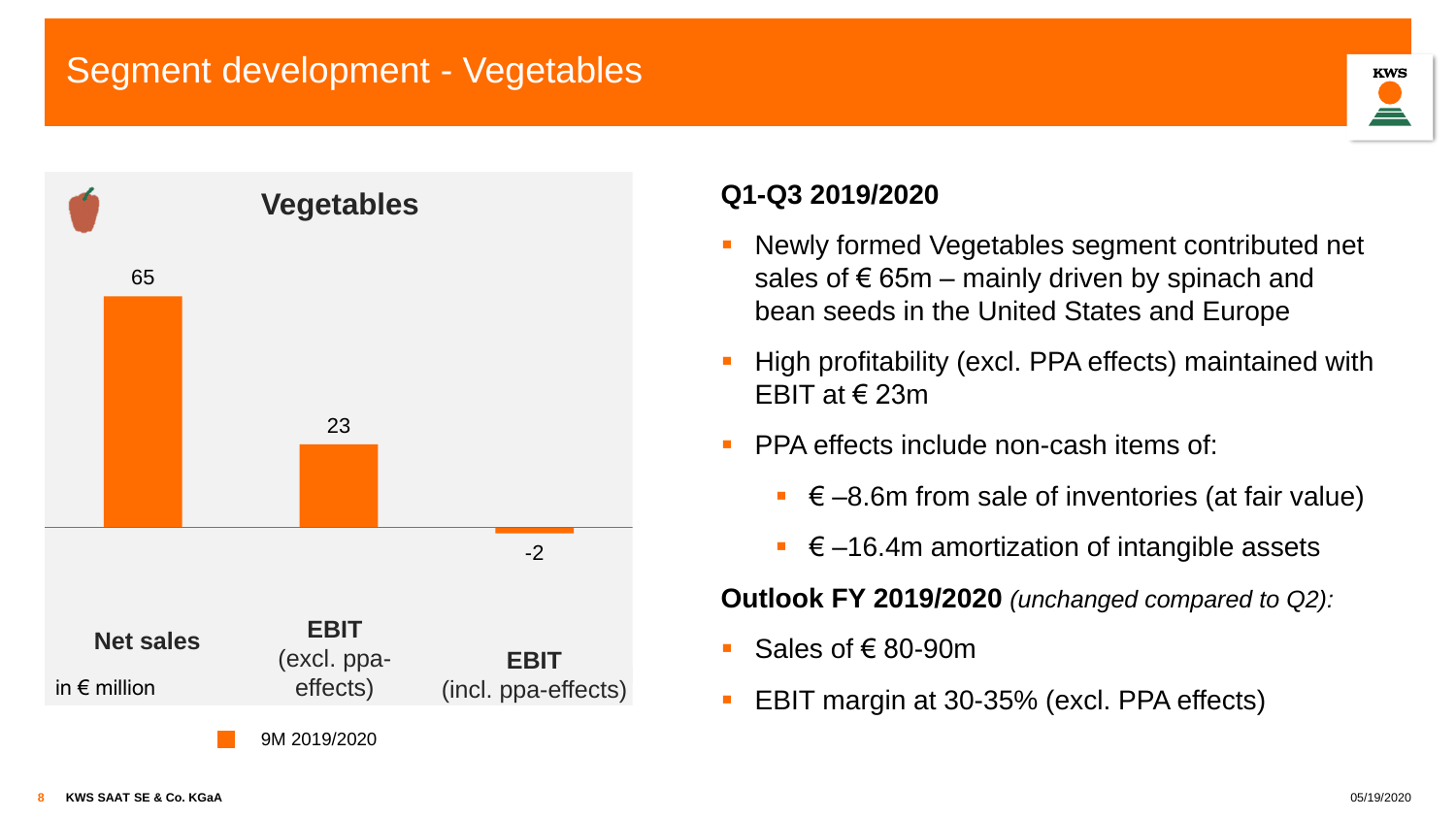#### Segment development – Corporate\*



#### **Q1-Q3 2019/2020**

- Costs consolidated in the segment increased mainly due to reorganization (GLOBE) and impact of FX hedging instruments
- Positive one-time effects in previous period (sale of participation in KWS Potato, income from receivables management)

#### **Outlook FY 2019/2020** *(unchanged compared to Q2):*

Sales and EBIT at previous year's level

\*Segment includes cross-segment costs for the KWS Group's central functions and basic research expenditure; EBIT typically negative

**KWS**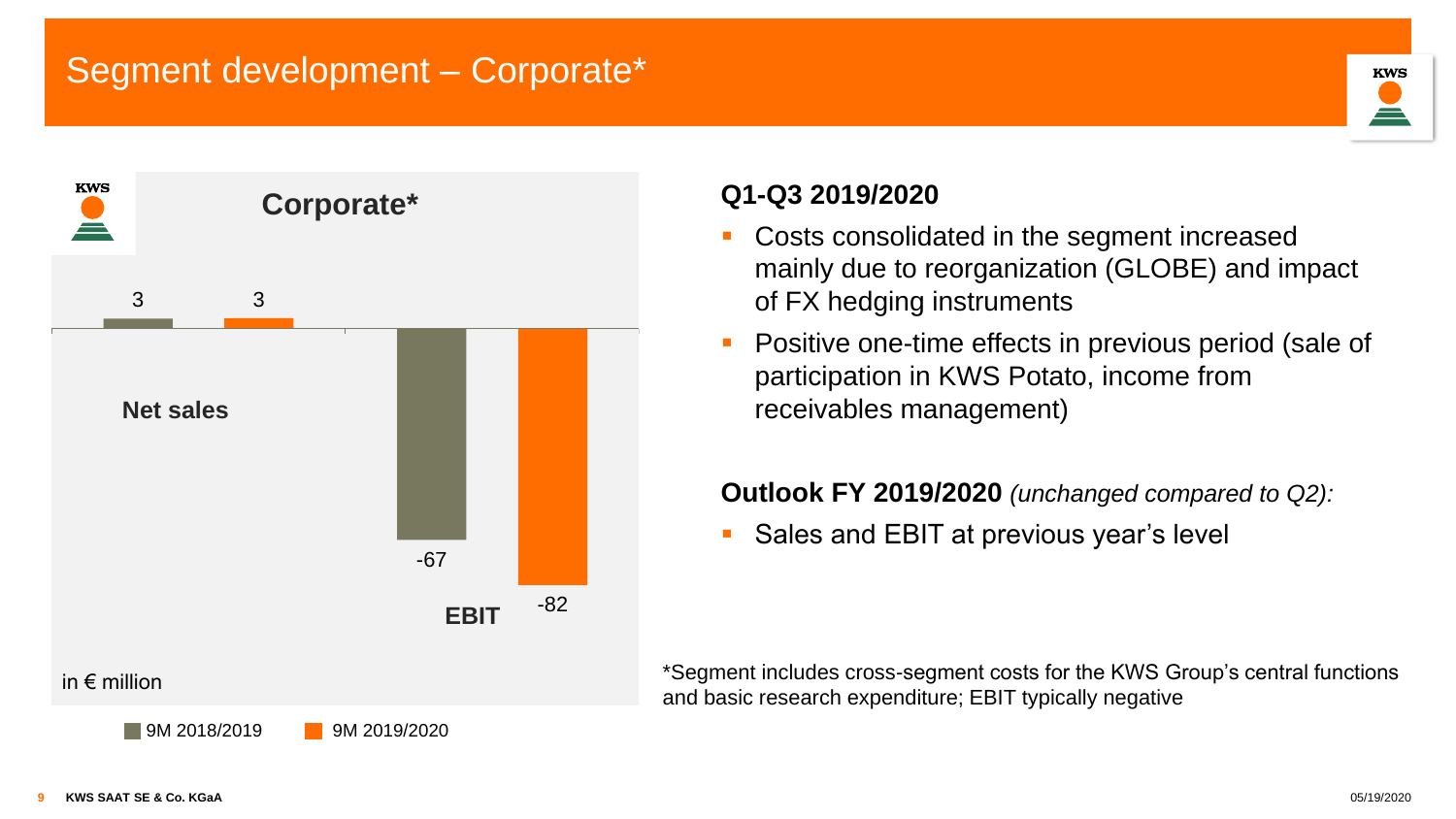

|                     | <b>Forecast as at</b><br>May 19, 2020 (Q3) | <b>Forecast as at</b><br>Oct 23, 2019 (FY) | <b>Fiscal year</b><br>2018/2019 |
|---------------------|--------------------------------------------|--------------------------------------------|---------------------------------|
| Net sales growth    | Upper range of $8 - 12\%$                  | $8 - 12\%$                                 | € 1,113 m                       |
| <b>EBIT margin*</b> | Upper range of 11 – 13%                    | $11 - 13\%$                                | 13.5%                           |

\*w/o PPA effects from acquisition of Pop Vriend Seeds